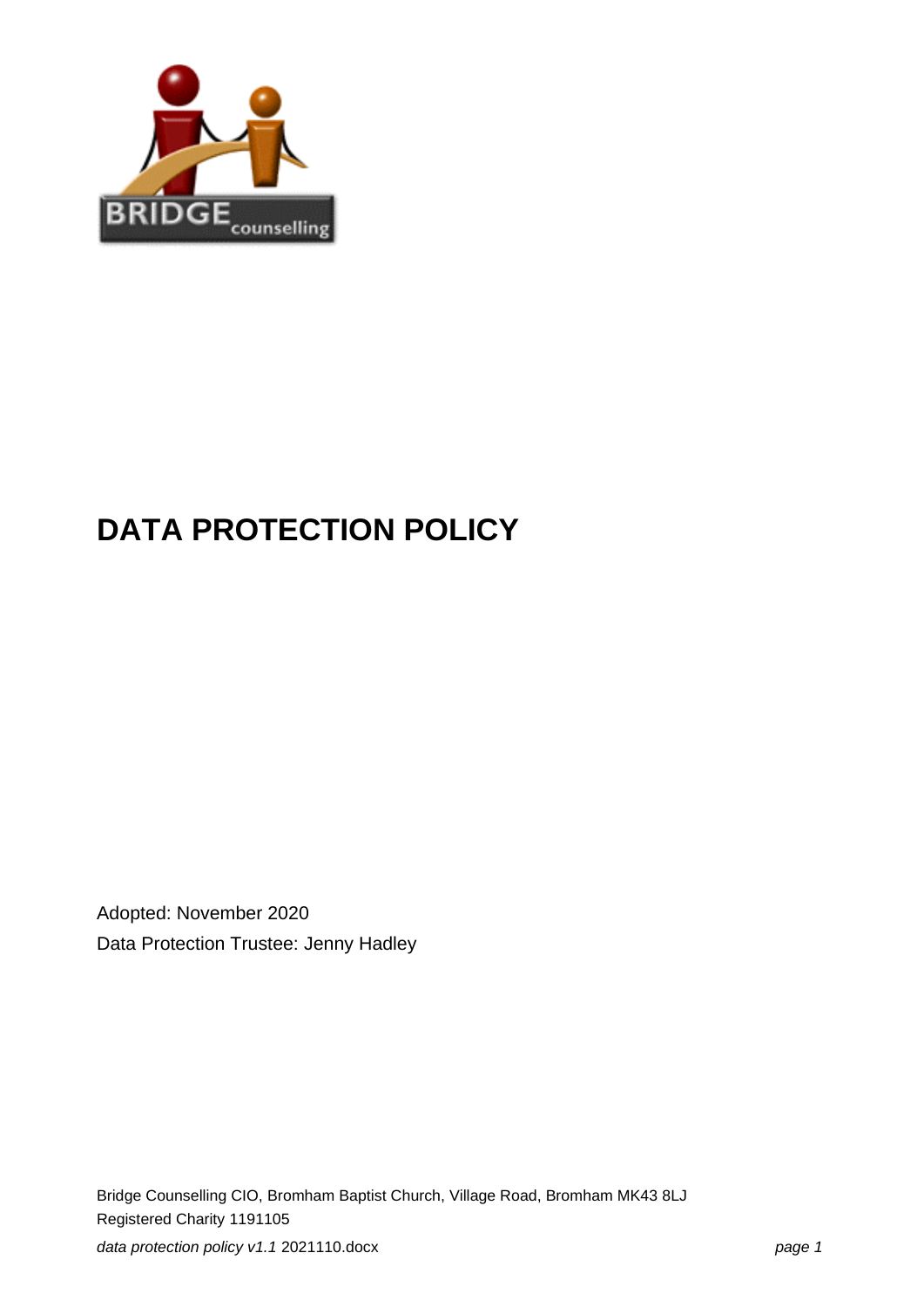

*Bridge Counselling CIO is committed to protecting all information that we handle about people we support and work with, and to respecting people's rights around how their information is handled. This policy explains our responsibilities and how we will meet them.*

## **Summary**

Bridge Counselling is committed to protecting personal data and respecting the rights of our **data subjects**, the people whose **personal data** we collect and use. We value the personal information entrusted to us and we respect that trust, by complying with all relevant laws, and adopting good practice.

This CIO Policy sets out the detail.

It can be summarised like this:

We all hold information about other people in connection with our family, work and leisure life. This information may only be name, address and telephone numbers but it may also include other personal information like birthdays, email addresses, social media links, places of work and so on.

You should not disclose a person's personal information to anyone else without the person's express permission. If in doubt, check that you have the person's specific consent.

Do not ask for personal information about a person without telling that person what you intend to do with it – and do not then do anything else with the information.

If the person is a child (ie under 18 years) or vulnerable adult, then only their parent or guardian can give the appropriate consent.

You must keep personal information secure and avoid it being obtained by anyone not entitled to it. This means keeping your paper files safe and your computer locked when not in use and its anti-virus and firewall protection up to date.

When you no longer need personal information, you should remove it from your records.

## **This Summary is not a substitute for reading and implementing the full Policy below.**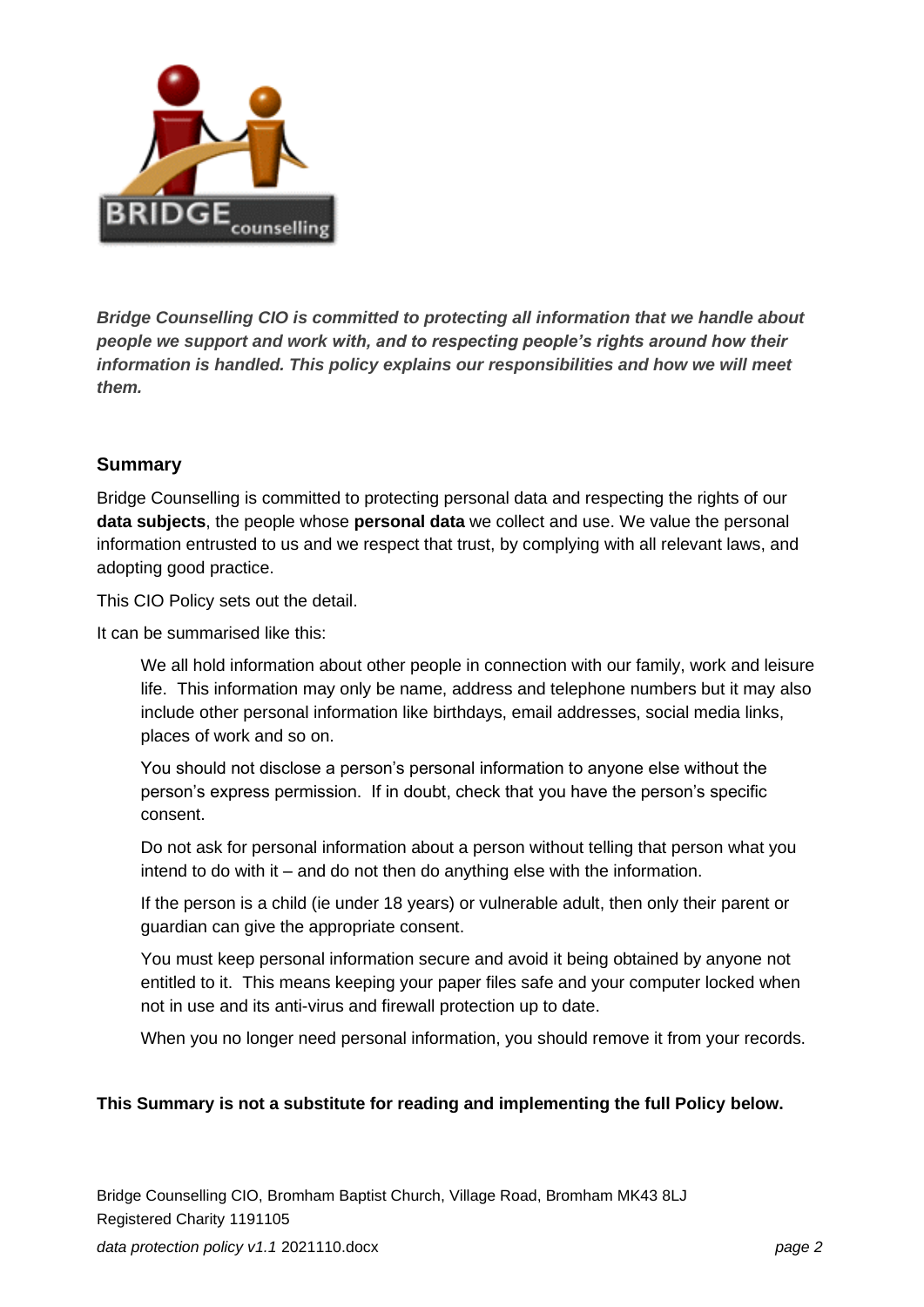

## **Contents**

| 1.                                                                     |                                                               |
|------------------------------------------------------------------------|---------------------------------------------------------------|
| 2.                                                                     |                                                               |
| 3.                                                                     |                                                               |
| 4.                                                                     |                                                               |
|                                                                        |                                                               |
| 5.                                                                     |                                                               |
| 6.                                                                     |                                                               |
| 7.                                                                     |                                                               |
| 8.                                                                     |                                                               |
| 9.                                                                     |                                                               |
| 10.                                                                    |                                                               |
| 11.                                                                    |                                                               |
| 12.                                                                    |                                                               |
| 13.                                                                    |                                                               |
| 14.                                                                    |                                                               |
| 15.                                                                    |                                                               |
| Section D - working with other organisations and transferring data  14 |                                                               |
| 16.                                                                    |                                                               |
| 17.                                                                    |                                                               |
| 18.                                                                    | Transferring personal data outside the European Union (EU) 15 |
|                                                                        |                                                               |
| 19.                                                                    |                                                               |
| 20.                                                                    |                                                               |
|                                                                        |                                                               |
|                                                                        |                                                               |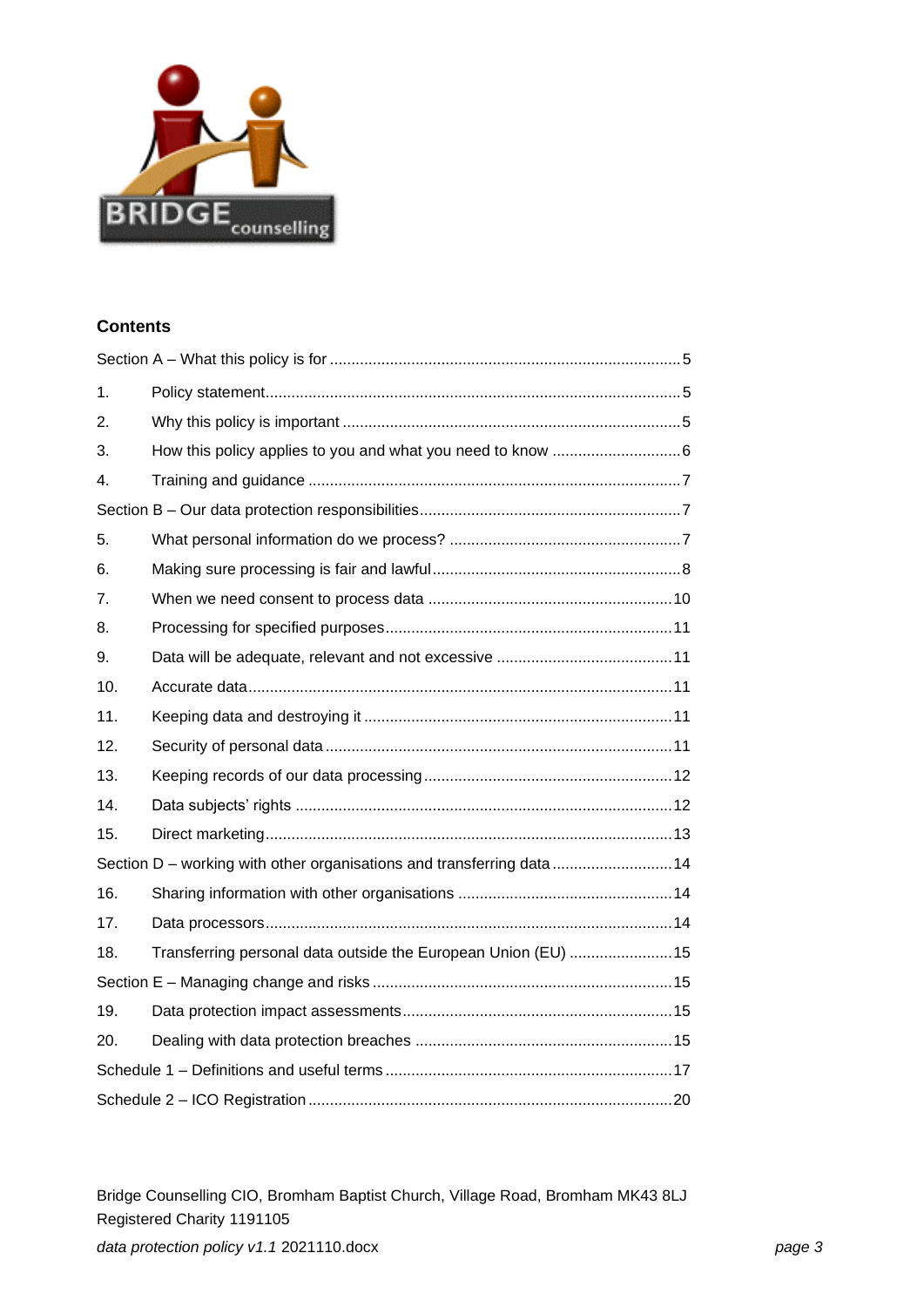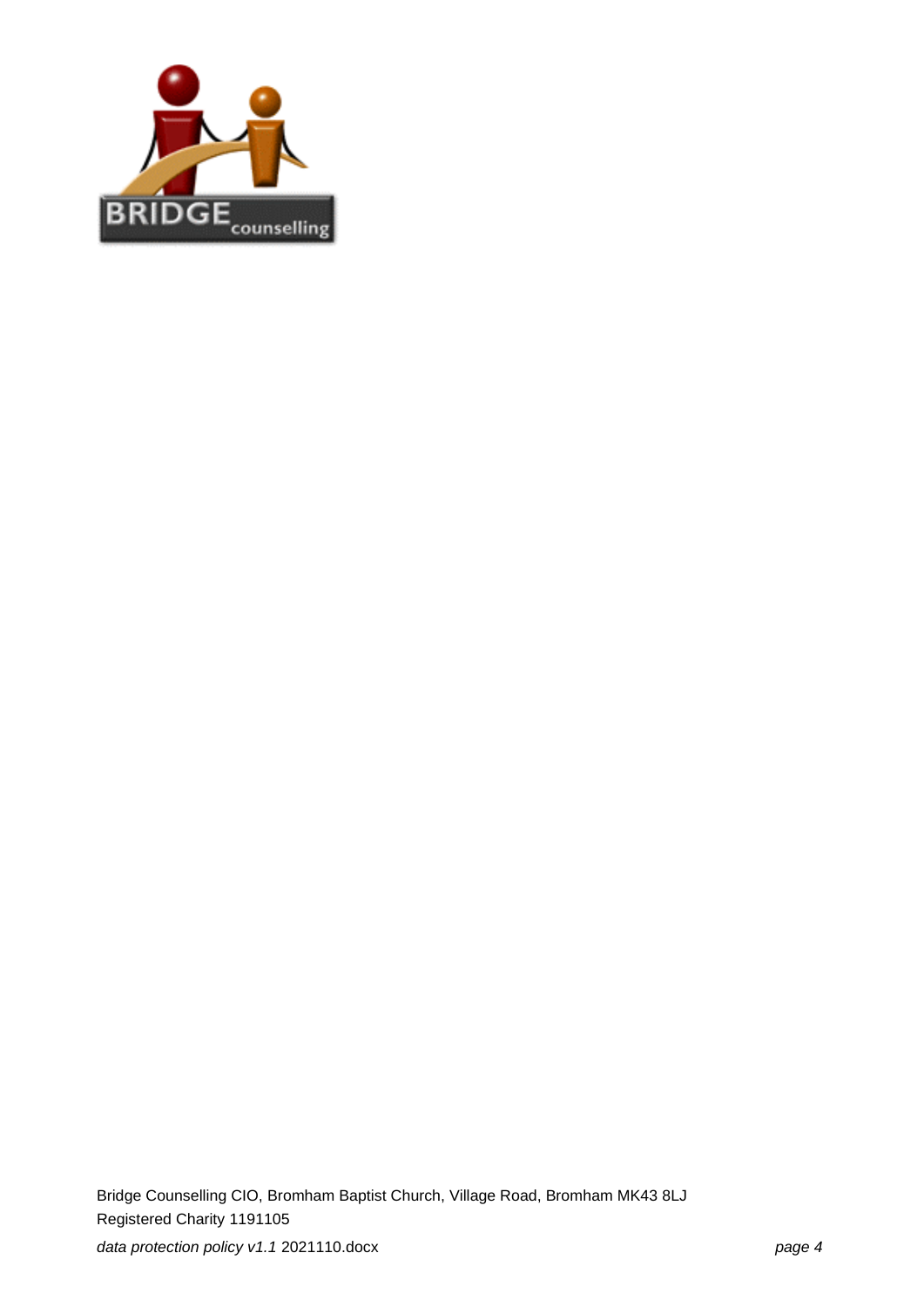

# **Section A – What this policy is for**

#### **1. Policy statement**

1.1 Bridge Counselling is committed to protecting personal data and respecting the rights of our **data subjects**; the people whose **personal data** we collect and use. We value the personal information entrusted to us and we respect that trust, by complying with all relevant laws, and adopting good practice.

We process personal data to help us:

- a) maintain a list of counselling clients;
- b) provide counselling support for clients and others connected with Bridge Counselling;
- c) safeguard children, young people and adults at risk;
- d) recruit, support and manage staff and volunteers;
- e) undertake research, teaching and training;
- f) maintain our financial records and accounts;
- g) respond effectively to enquirers and handle any complaints and
- h) maintain appropriate records for our counselling services
- 1.2 This policy has been approved by the Charity Trustees who are responsible for ensuring that we comply with all our legal obligations. It sets out the legal rules that apply whenever we obtain, store or use personal data.

#### **2. Why this policy is important**

- 2.1 We are committed to protecting personal data from being misused, getting into the wrong hands as a result of poor security or being shared carelessly, or being inaccurate, as we are aware that people can be upset or harmed if any of these things happen.
- 2.2 This policy sets out the measures we are committed to taking as an organisation and, what each of us will do to ensure we comply with the relevant legislation.
- 2.3 In particular, we will make sure that all personal data is:
	- a) processed **lawfully, fairly and where appropriate in a transparent manner**;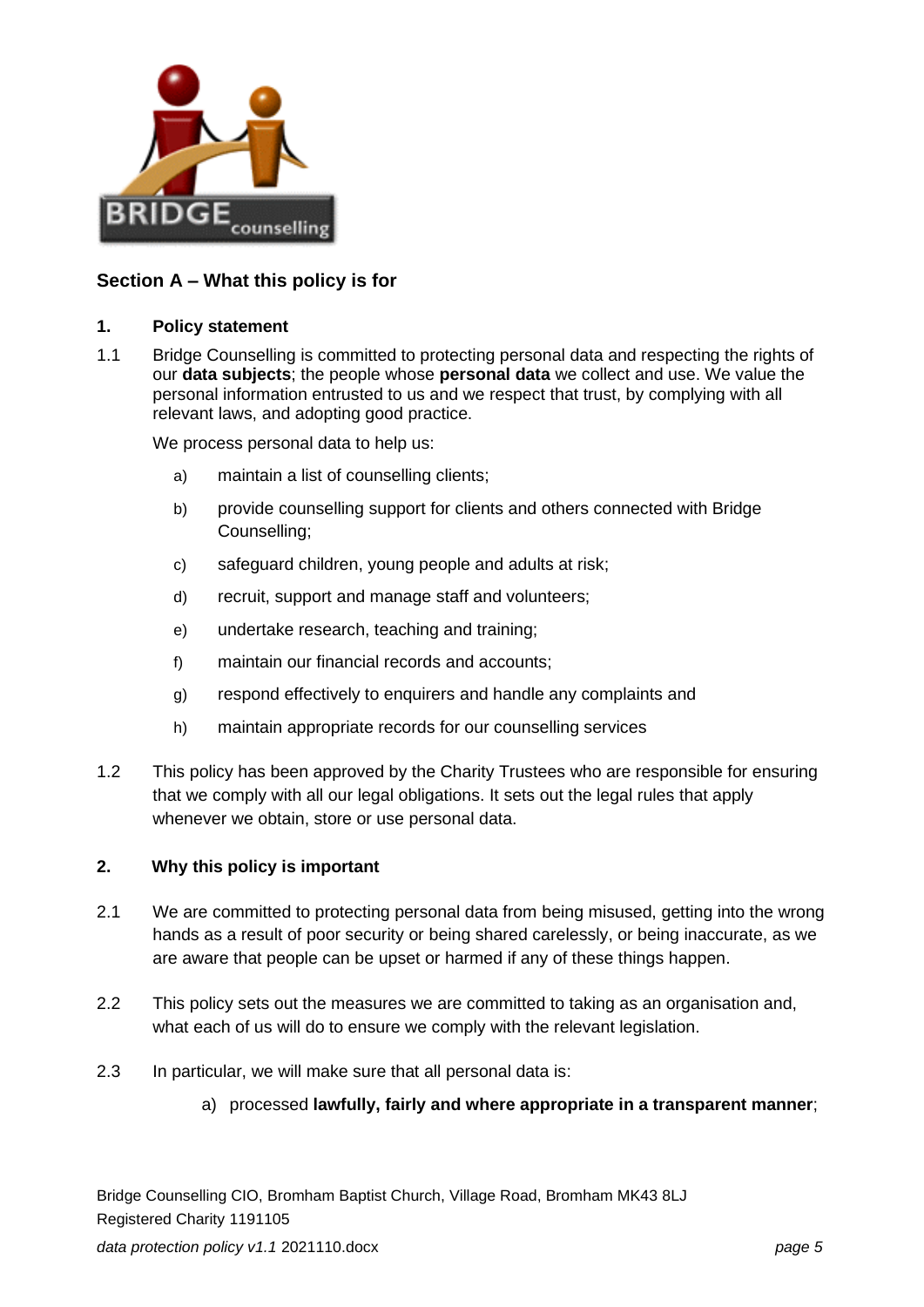

- b) processed for **specified, explicit and legitimate purposes** and not in a manner that is incompatible with those purposes;
- c) **adequate, relevant and limited to what is necessary** for the purposes for which it is being processed;
- d) **accurate** and, where necessary, up to date;
- e) **not kept longer than necessary** for the purposes for which it is being processed;
- f) processed in a **secure** manner, by using appropriate technical and organisational means;
- g) processed in keeping with the **rights of data subjects** regarding their personal data.
- **3. How this policy applies to you and what you need to know**
- 3.1 **As an employee, trustee or volunteer** processing personal information on behalf of Bridge Counselling, you are required to comply with this policy. If you think that you have accidentally breached the policy it is important that you contact our Data Protection Trustee immediately so that we can take swift action to try and limit the impact of the breach.

Anyone who breaches the Data Protection Policy may be subject to disciplinary action, and where that individual has breached the policy intentionally, recklessly, or for personal benefit they may also be liable to prosecution or to regulatory action.

- 3.2 **As a leader or manager:** You are required to make sure that any procedures that involve personal data, for which you are responsible in your area, follow the rules set out in this Data Protection Policy.
- 3.3 **As a data subject of Bridge Counselling:** We will handle your personal information in line with this policy.
- 3.4 **As an appointed data processor/contractor:** Companies who are appointed by us as a data processor, such as companies who provide our web site hosting and accounting services, are required to comply with this policy under their contract with us. Any breach of the policy will be taken seriously and could lead to us taking contract enforcement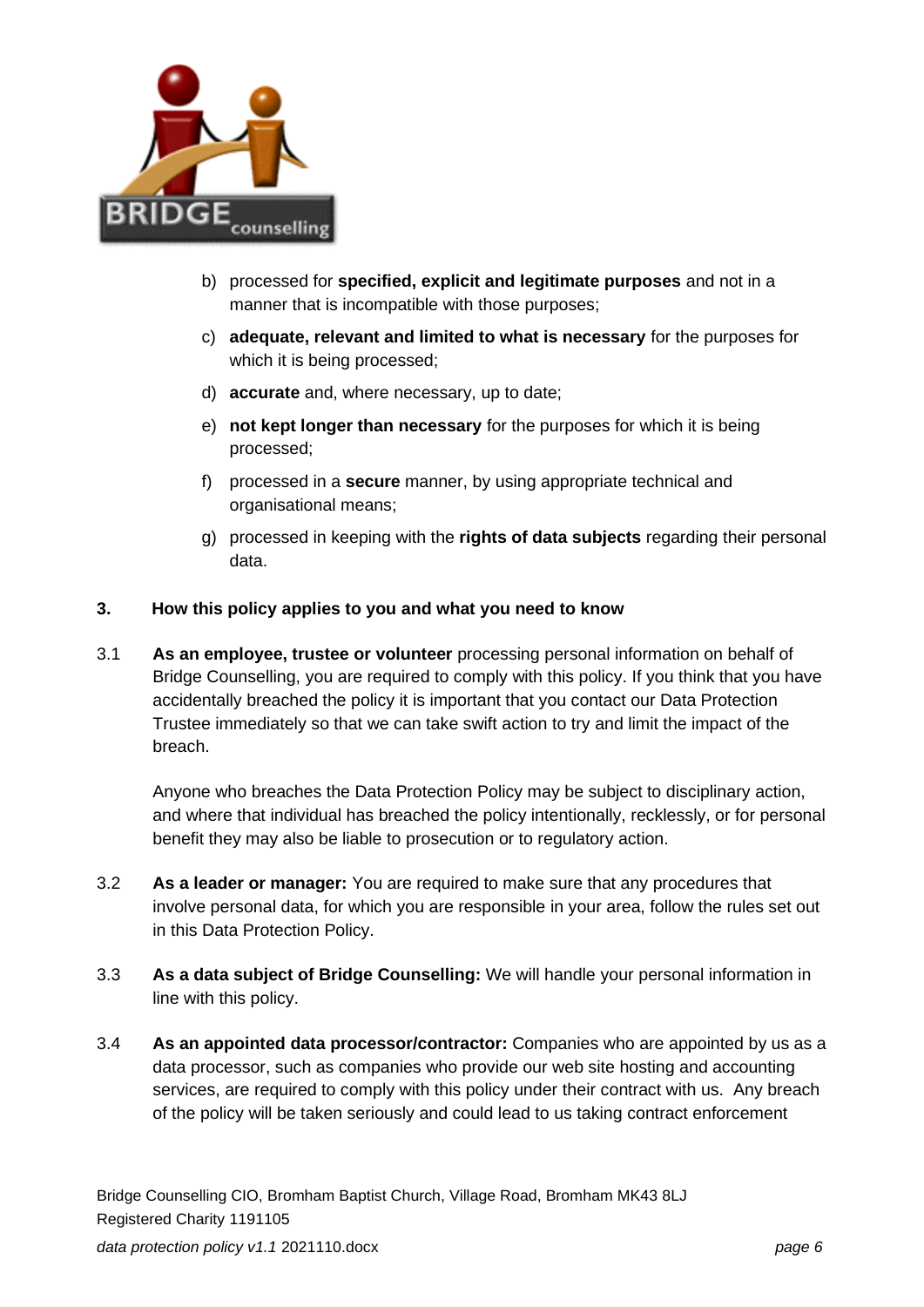

action against the company, or to us terminating the contract. Data processors have direct obligations under the GDPR, primarily to only process data on instructions from the controller (us) and to implement appropriate technical and organisational measures to ensure a level of security appropriate to the risk involved.

- 3.5 **Our Data Protection Trustee** is responsible for advising Bridge Counselling and its staff and members about their legal obligations under data protection law, monitoring compliance with data protection law, dealing with data security breaches and with the development of this policy. Any questions about this policy or any concerns that the policy has not been followed should be referred to them at data@bridgecounselling.org.
- 3.6 Before you collect or handle any personal data as part of your work (paid or otherwise) for Bridge Counselling, it is important that you take the time to read this policy carefully and understand what is required of you, as well as the organisation's responsibilities when we process data.
- 3.7 Our procedures will be in line with the requirements of this policy, but if you are unsure about whether anything you plan to do, or are currently doing, might breach this policy you must first speak to the Data Protection Trustee.

## **4. Training and guidance**

- 4.1 We will provide general training at least annually for all staff to raise awareness of their obligations and our responsibilities, as well as to outline the law.
- 4.2 We may also issue procedures, guidance or instructions from time to time. Managers/leaders must set aside time for their team to look together at the implications for their work.

## **Section B – Our data protection responsibilities**

## **5. What personal information do we process?**

5.1 In the course of our activities, we may collect and process information (personal data) about many different people (data subjects). This includes data we receive straight from the person it is about, for example, where they complete forms or contact us. We may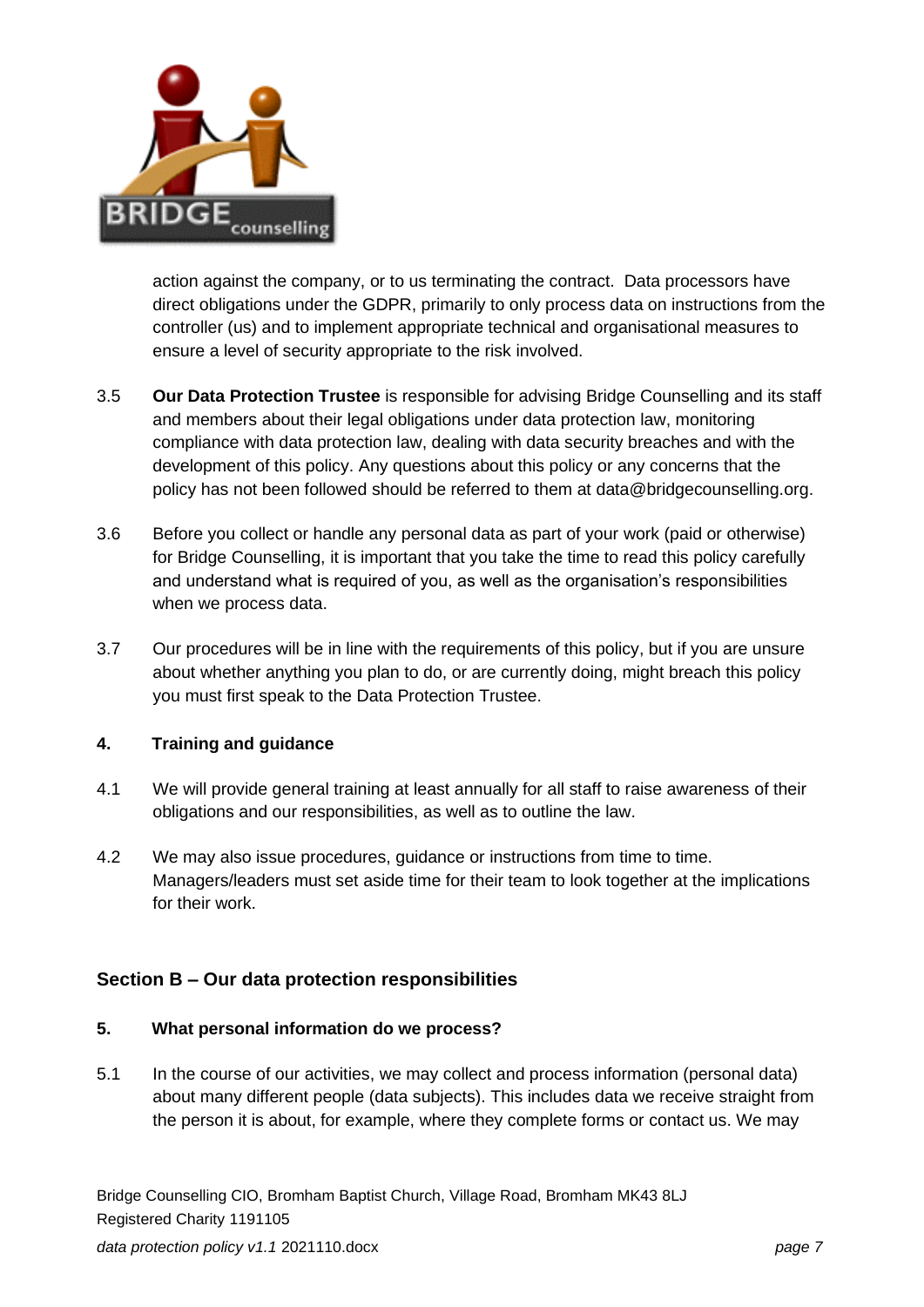

also receive information about data subjects from other sources including, for example, previous employers or someone else connected with Bridge Counselling.

- 5.2 We process personal data in both electronic and paper form and all this data is protected under data protection law. The personal data we process can include information such as names and contact details; dates of birth, marriage or divorce; financial data; social, family or counselling needs; education or employment details.
- 5.3 In some cases, we hold types of information that are called **"special categories"** of data in the GDPR. This personal data can only be processed under strict conditions.

**'Special categories' of data** (as referred to in the GDPR) includes information about a person's: racial or ethnic origin; political opinions; religious or similar (e.g. philosophical) beliefs; trade union membership; health (including physical and mental health, and the provision of health care services); genetic data; biometric data; sexual life and sexual orientation.

- 5.4 We will not hold information relating to criminal proceedings or offences or allegations of offences unless there is an overarching safeguarding requirement to process this data for the protection of children and adults who may be put at risk. This processing will only ever be carried out on advice from the Association of Christian Counsellors or Local Authority Safeguarding functions.
- 5.5 Other data may also be considered 'sensitive' such as family details, but will not be subject to the same legal protection as the types of data listed above.

## **6. Making sure processing is fair and lawful**

6.1 Processing of personal data will only be fair and lawful when the purpose for the processing meets a legal basis, as listed below, and when the processing is transparent. This means we will provide people with an explanation of how and why we process their personal data at the point we collect data from them, as well as when we collect data about them from other sources.

#### **How can we legally use personal data?**

6.2 Processing of personal data is only lawful if at least one of these legal conditions, as listed in Article 6 of the GDPR, is met: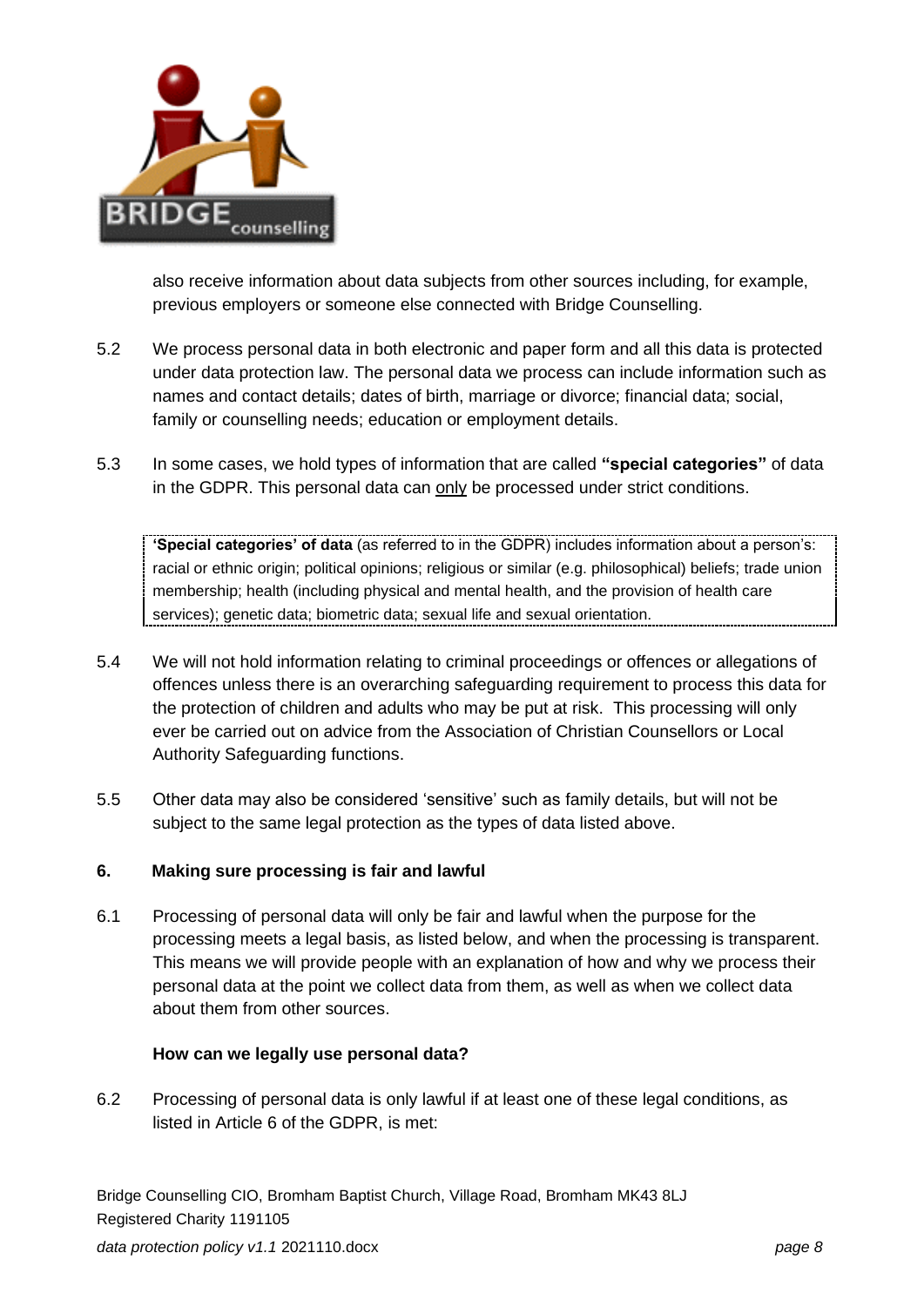

- a) the processing is **necessary for a contract** with the data subject;
- b) the processing is **necessary for us to comply with a legal obligation**;
- c) the processing is necessary to protect someone's life (this is called "**vital interests**");
- d) the processing is necessary for us to perform a task in the **public interest**, and the task has a clear basis in law;
- e) the processing is **necessary for legitimate interests** pursued by Bridge Counselling or another organisation, unless these are overridden by the interests, rights and freedoms of the data subject;
- f) If none of the other legal conditions apply, the processing will only be lawful if the data subject has given their clear **consent**.

## **How can we legally use 'special categories' of data?**

- 6.3 Processing of 'special categories' of personal data is only lawful when, in addition to the conditions above, one of the extra conditions, as listed in Article 9 of the GDPR, is met. These conditions include where:
	- a) the processing is necessary for **carrying out our obligations under employment and social security and social protection law**;
	- b) the processing is necessary for **safeguarding the vital interests** (in emergency, life or death situations) **of an individual** and the data subject is incapable of giving consent;
	- c) the processing is carried out in the **course of our legitimate activities** and only relates to our members or persons we are in regular contact with in connection with our purposes;
	- d) the processing is necessary for **pursuing legal claims**.
	- e) If none of the other legal conditions apply, the processing will only be lawful if the data subject has given their **explicit consent**.
- 6.4 Before deciding which condition should be relied upon, we may refer to the original text of the GDPR as well as any relevant guidance, and seek legal advice as required.

#### **What must we tell individuals before we use their data?**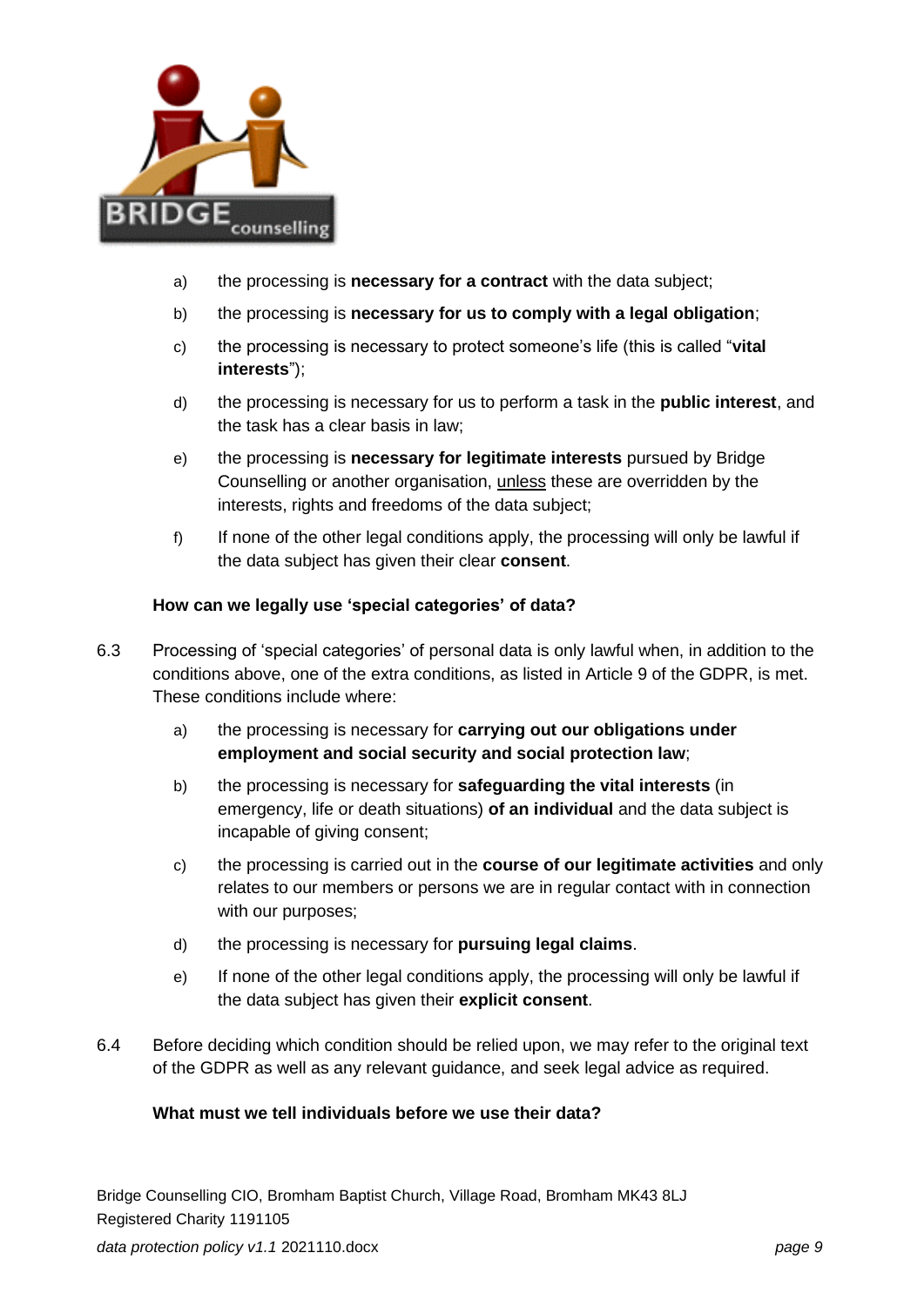

- <span id="page-9-0"></span>6.5 If personal data is collected directly from the individual, we will inform them about:
	- a) our identity/contact details;
	- b) the reasons for processing, and the legal bases, explaining our legitimate interests, and explaining, where relevant, the consequences of not providing data needed for a contract or statutory requirement;
	- c) with whom we will share the data;
	- d) whether we plan to send the data outside of the European Union;
	- e) how long the data will be stored and the data subject's rights.

This information is commonly referred to as a '**Privacy Notice**'.

This Privacy Notice will be given at the time when the personal data is collected.

6.6 If data is collected from another source, rather than directly from the data subject, we will provide the data subject with the information described in section [6.55](#page-9-0) as well as the categories of the data concerned, and the source of the data.

This information will be provided to the individual in writing and no later than within **1 month** after we receive the data, unless a legal exemption under the GDPR applies. If we use the data to communicate with the data subject, we will at the latest give them this information at the time of the first communication.

If we plan to pass the data onto someone else outside of Bridge Counselling, we will give the data subject this information before we pass on the data.

#### **7. When we need consent to process data**

- 7.1 Where none of the other legal conditions apply to the processing, and we are required to get consent from the data subject, we will clearly set out what we are asking consent for, including why we are collecting the data and how we plan to use it. Consent will be specific to each process we are requesting consent for and we will only ask for consent when the data subject has a real choice whether or not to provide us with their data.
- 7.2 Consent can however be withdrawn at any time and if withdrawn, the processing will stop. Data subjects will be informed of their right to withdraw consent and it will be as easy to withdraw consent as it is to give consent.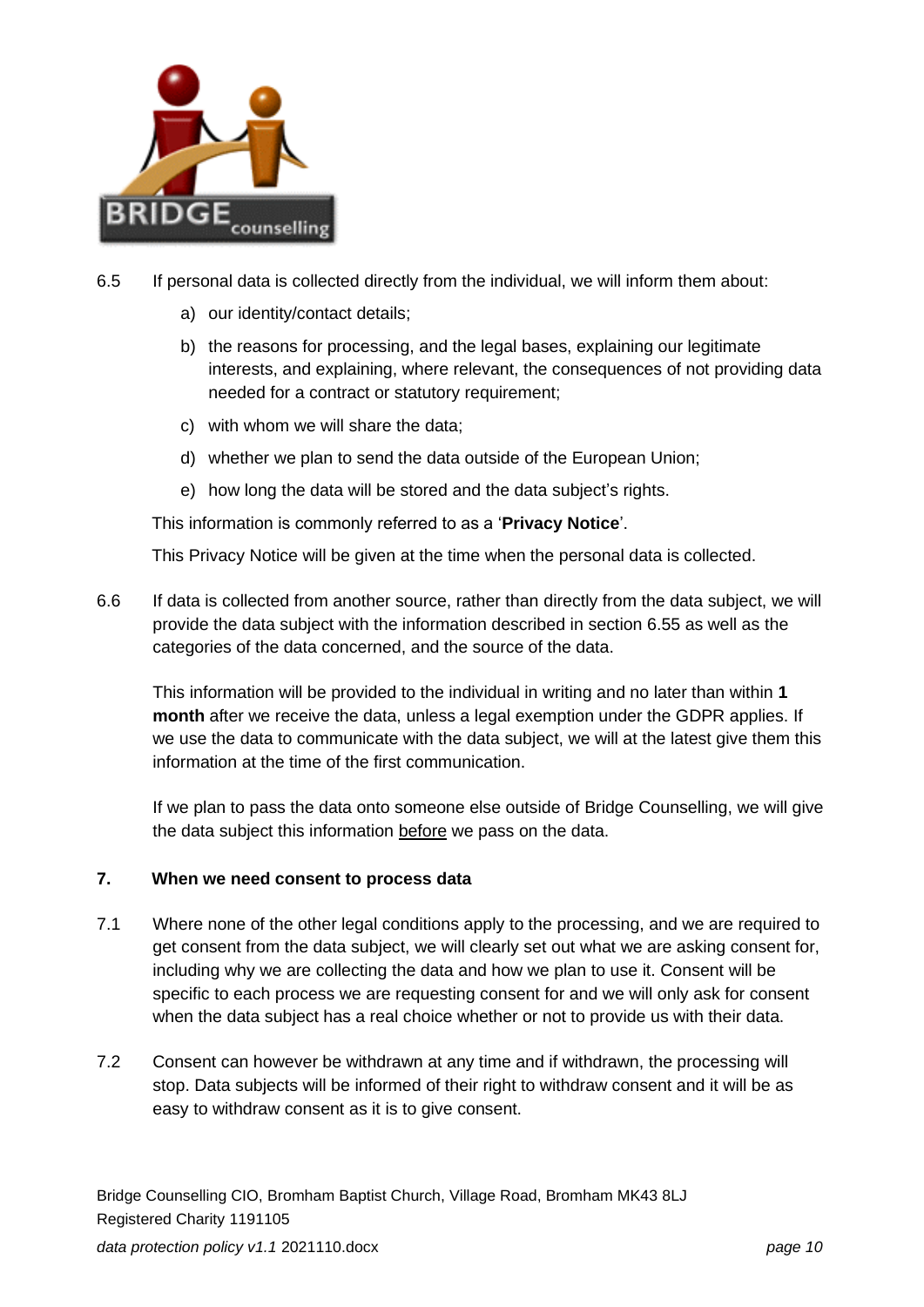

## **8. Processing for specified purposes**

8.1 We will only process personal data for the specific purposes explained in our privacy notices (as described above in section [6.5.](#page-9-0)5) or for other purposes specifically permitted by law. We will explain those other purposes to data subjects in the way described in section 6, unless there are lawful reasons for not doing so.

#### **9. Data will be adequate, relevant and not excessive**

9.1 We will only collect and use personal data that is needed for the specific purposes described above (which will normally be explained to the data subjects in privacy notices). We will not collect more than is needed to achieve those purposes. We will not collect any personal data "just in case" we want to process it later.

#### **10. Accurate data**

10.1 We will make sure that the personal data held is accurate and, where appropriate, kept up to date. The accuracy of personal data will be checked at the point of collection and at appropriate points later on.

## **11. Keeping data and destroying it**

- 11.1 We will not keep personal data longer than is necessary for the purposes that it was collected for. We will comply with official guidance issued to our sector about retention periods for specific records.
- 11.2 Information about how long we will keep records for can be found in our Data Schedule.

#### **12. Security of personal data**

- 12.1 We will use appropriate measures to keep personal data secure at all points of the processing. Keeping data secure includes protecting it from unauthorised or unlawful processing, or from accidental loss, destruction or damage.
- 12.2 We will implement security measures which provide a level of security which is appropriate to the risks involved in the processing.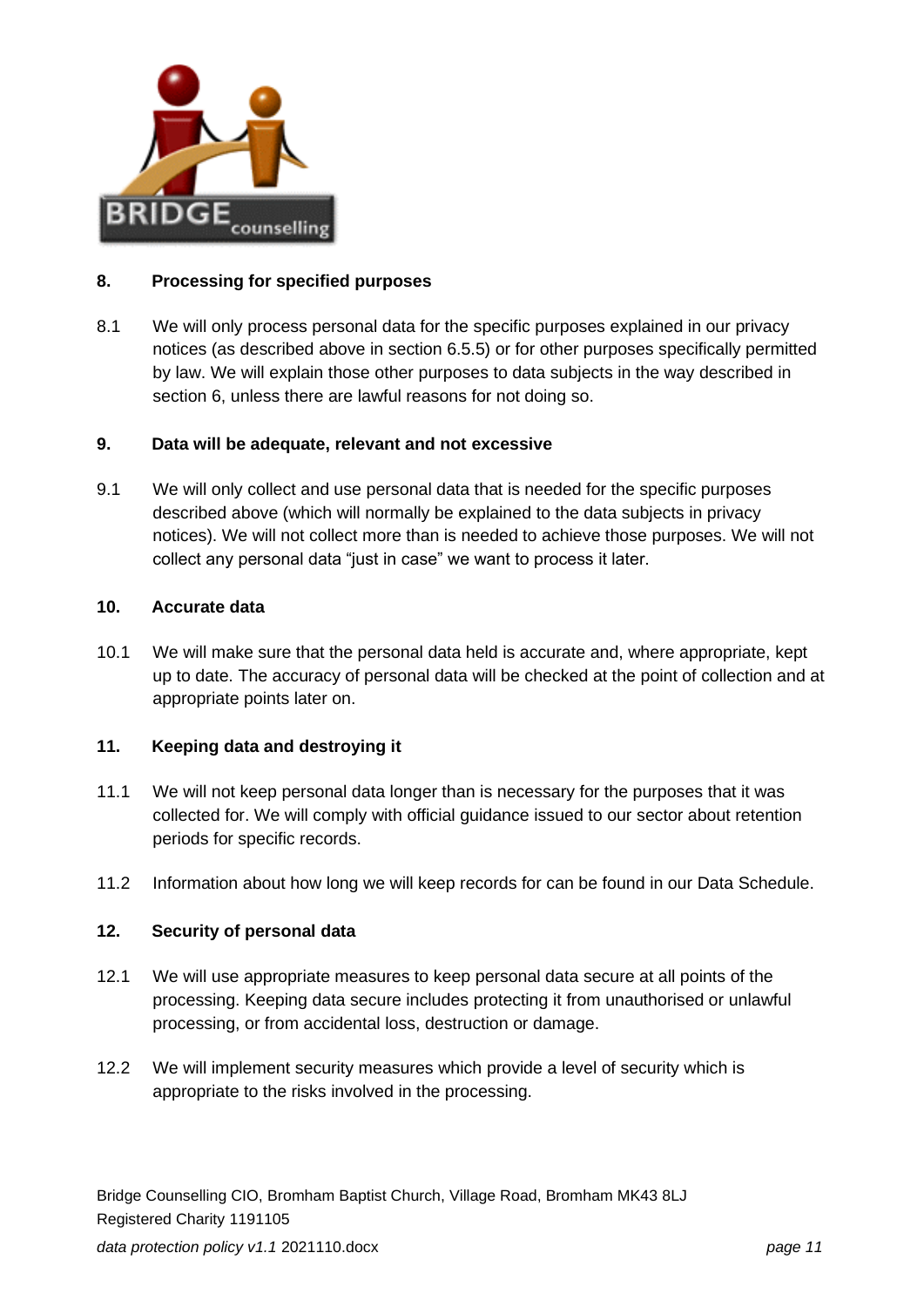

Measures will include technical and organisational security measures. In assessing what measures are the most appropriate we will take into account the following, and anything else that is relevant:

- a) the quality of the security measure;
- b) the costs of implementation;
- c) the nature, scope, context and purpose of processing;
- d) the risk (of varying likelihood and severity) to the rights and freedoms of data subjects;
- e) the risk which could result from a data breach.
- 12.3 Measures may include:
	- a) technical systems security;
	- b) measures to restrict or minimise access to data;
	- c) measures to ensure our systems and data remain available, or can be easily restored in the case of an incident;
	- d) physical security of information and of our premises;
	- e) organisational measures, including policies, procedures, training and audits;
	- f) regular testing and evaluating of the effectiveness of security measures.

#### **13. Keeping records of our data processing**

13.1 To show how we comply with the law we will keep clear records of our processing activities and of the decisions we make concerning personal data (setting out our reasons for those decisions).

## **Section C – Working with people we process data about (data subjects)**

#### **14. Data subjects' rights**

14.1 We will process personal data in line with data subjects' rights, including their right to: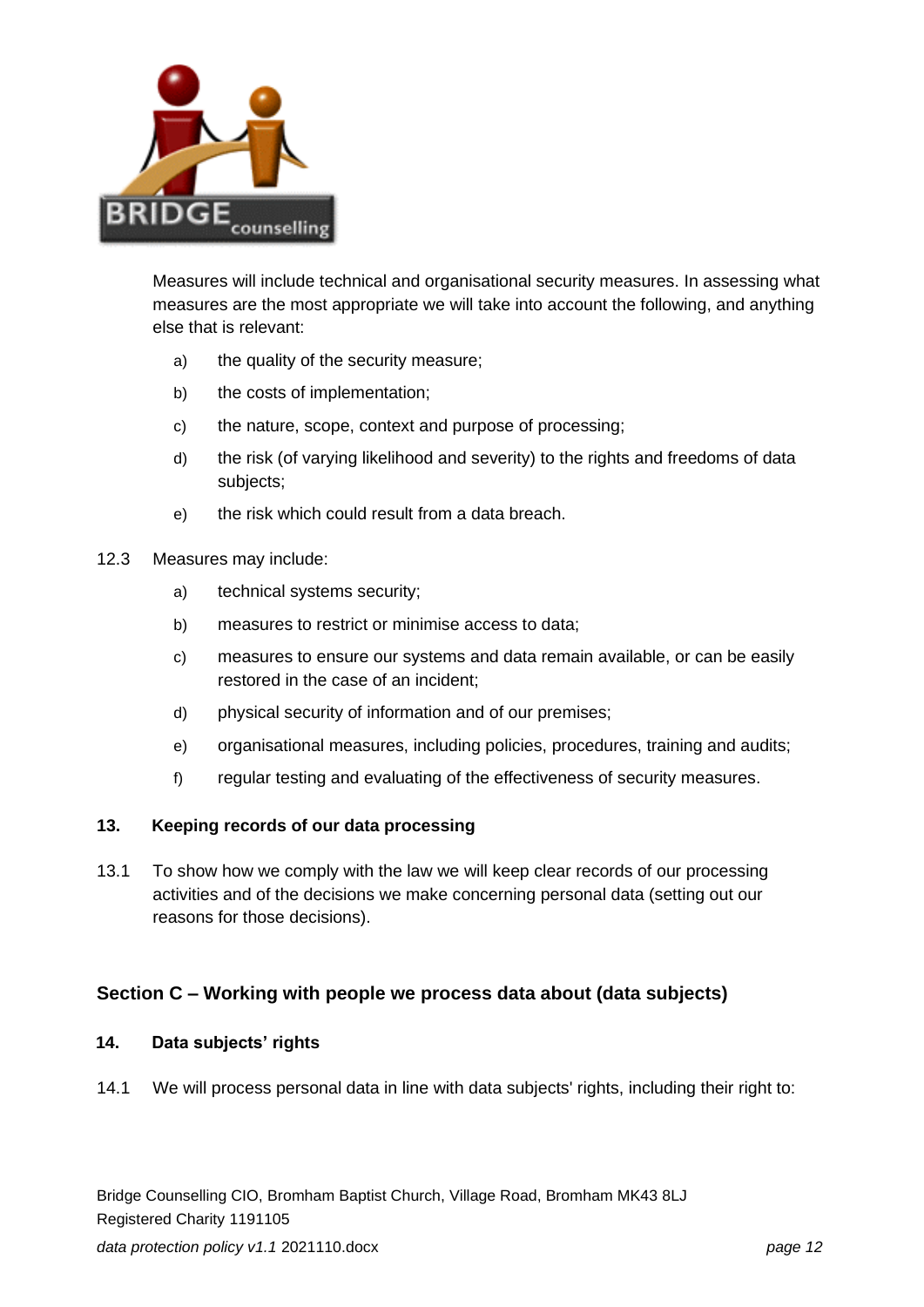

- a) request access to any of their personal data held by us (known as a Subject Access Request);
- b) ask to have inaccurate personal data changed;
- c) restrict processing, in certain circumstances;
- d) object to processing, in certain circumstances, including preventing the use of their data for direct marketing;
- e) data portability, which means to receive their data, or some of their data, in a format that can be easily used by another person (including the data subject themselves) or organisation;
- f) not be subject to automated decisions, in certain circumstances; and
- g) withdraw consent when we are relying on consent to process their data.
- 14.2 If a colleague receives any request from a data subject that relates or could relate to their data protection rights, this will be forwarded to our Data Protection Trustee **immediately**.
- 14.3 We will act on all valid requests as soon as possible, and at the latest within **one calendar month**, unless we have reason to, and can lawfully extend the timescale. This can be extended by up to two months in some circumstances.
- 14.4 All data subjects' rights are provided free of charge.
- 14.5 Any information provided to data subjects will be concise and transparent, using clear and plain language.

#### **15. Direct marketing**

15.1 We will comply with the rules set out in the GDPR, the Privacy and Electronic Communications Regulations (PECR) and any laws which may amend or replace the regulations around **direct marketing**. This includes, but is not limited to, when we make contact with data subjects by post, email, text message, social media messaging, telephone (both live and recorded calls) and fax.

**Direct marketing** means the communication (by any means) of any advertising or marketing material which is directed, or addressed, to individuals. "Marketing" does not need to be selling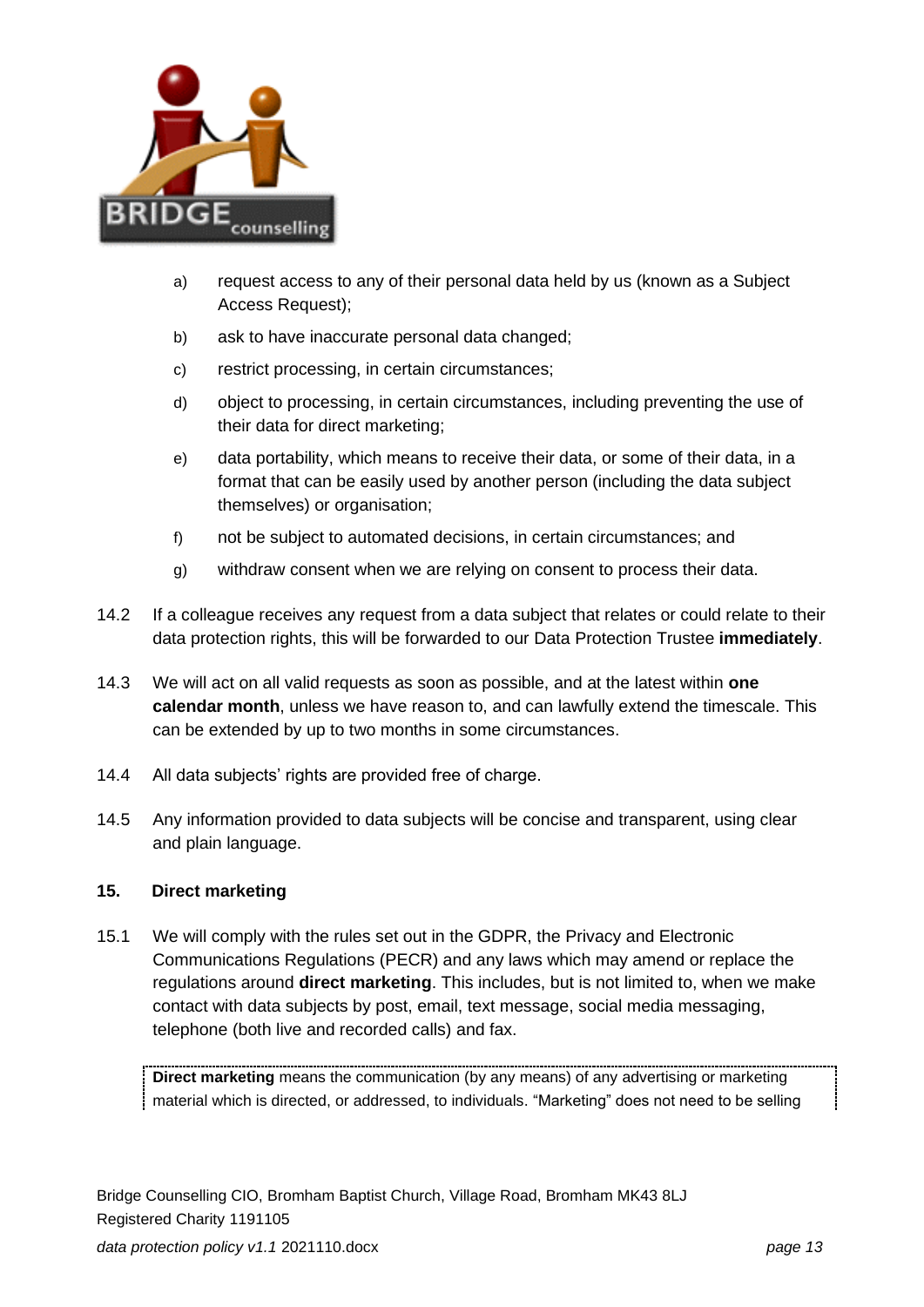

anything, or be advertising a commercial product. It includes contact made by organisations to individuals for the purposes of promoting the organisation's aims.

15.2 Any direct marketing material that we send will identify Bridge Counselling as the sender and will describe how people can object to receiving similar communications in the future. If a data subject exercises their right to object to direct marketing we will stop the direct marketing as soon as possible.

# **Section D – working with other organisations and transferring data**

## **16. Sharing information with other organisations**

- 16.1 We will only share personal data with other organisations or people when we have a legal basis to do so and if we have informed the data subject about the possibility of the data being shared (in a Privacy Notice), unless legal exemptions apply to informing data subjects about the sharing. Only authorised and properly instructed staff/Trustees are allowed to share personal data.
- 16.2 We will keep records of information shared with a third party, which will include recording any exemptions which have been applied, and why they have been applied. We will follow the ICO's statutory *[Data Sharing Code of Practice](https://ico.org.uk/media/for-organisations/.../data_sharing_code_of_practice.pdf)* (or any replacement code of practice) when sharing personal data with other data controllers. Legal advice will be sought as required.

#### **17. Data processors**

- 17.1 Before appointing a contractor who will process personal data on our behalf (a data processor) we will carry out due diligence checks. The checks are to make sure the processor will use appropriate technical and organisational measures to ensure the processing will comply with data protection law, including keeping the data secure, and upholding the rights of data subjects. We will only appoint data processors who can provide us with sufficient guarantees that they will do this.
- 17.2 We will only appoint data processors on the basis of a written contract that will require the processor to comply with all relevant legal requirements. We will continue to monitor the data processing, and compliance with the contract, throughout the duration of the contract.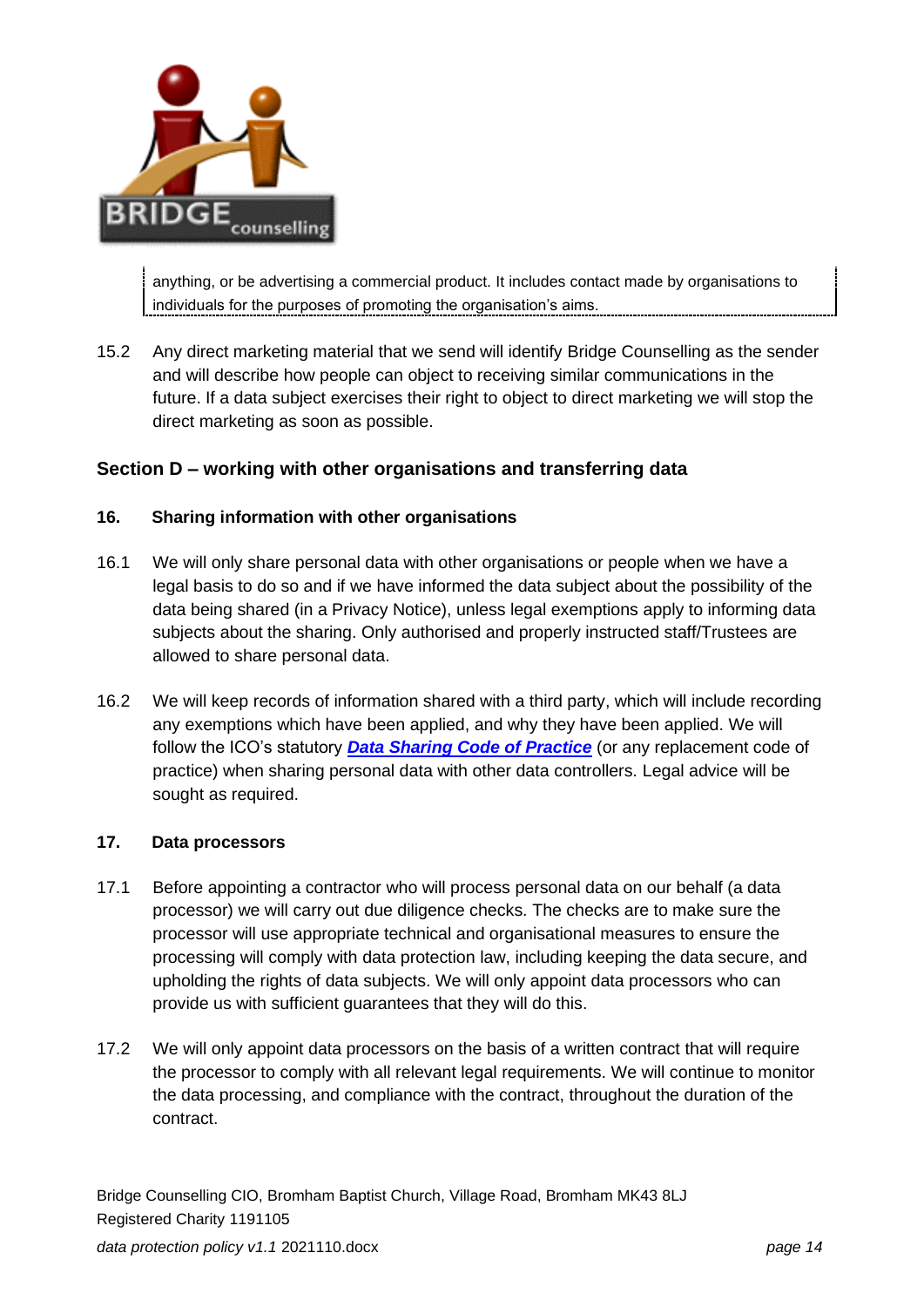

## **18. Transferring personal data outside the European Union (EU)**

- 18.1 Personal data cannot be transferred (or stored) outside of the European Union unless this is permitted by the GDPR. This includes storage on a "cloud" based service where the servers are located outside the EU.
- 18.2 We will only transfer data outside the EU where it is permitted by one of the conditions for non-EU transfers in the GDPR.

# **Section E – Managing change and risks**

## **19. Data protection impact assessments**

- 19.1 When we are planning to carry out any data processing which is likely to result in a high risk we will carry out a Data Protection Impact Assessment (DPIA). These include situations when we process data relating to vulnerable people, trawling of data from public profiles, using new technology, and transferring data outside the EU. Any decision not to conduct a DPIA will be recorded.
- 19.2 We may also conduct a DPIA in other cases when we consider it appropriate to do so. If we are unable to mitigate the identified risks such that a high risk remains we will consult with the ICO.
- 19.3 DPIAs will be conducted in accordance with the ICO's Code of Practice ['Conducting](https://ico.org.uk/media/for-organisations/documents/1595/pia-code-of-practice.pdf)  privacy [impact assessments'](https://ico.org.uk/media/for-organisations/documents/1595/pia-code-of-practice.pdf).

#### **20. Dealing with data protection breaches**

- 20.1 Where staff or volunteers, or contractors working for us, think that this policy has not been followed, or data might have been breached or lost, this will be reported **immediately** to the Data Protection Trustee.
- 20.2 We will keep records of personal data breaches, even if we do not report them to the ICO.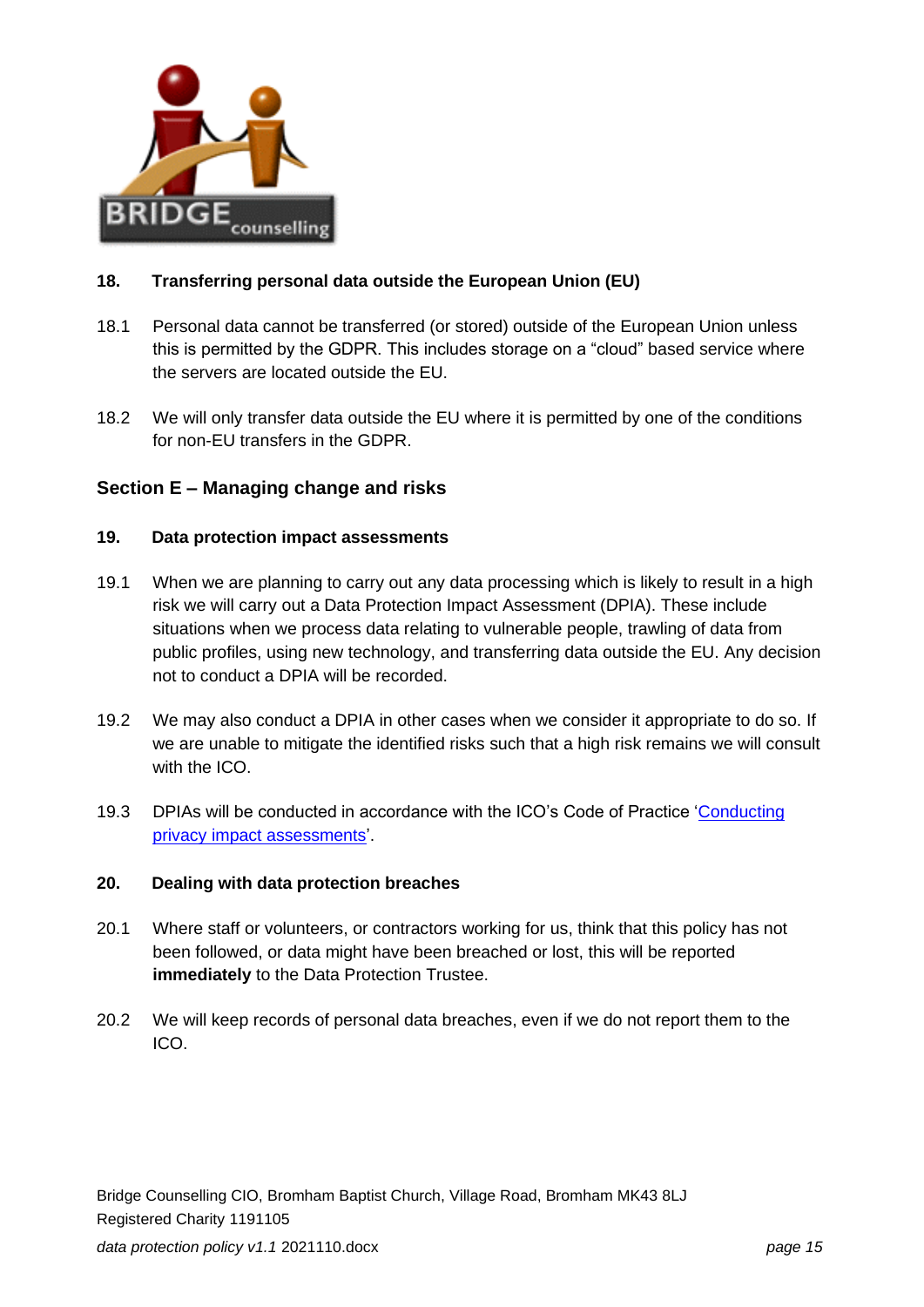

- 20.3 We will report all data breaches which are likely to result in a risk to any person, to the ICO. Reports will be made to the ICO within **72 hours** from when someone in Bridge Counselling becomes aware of the breach.
- 20.4 In situations where a personal data breach causes a high risk to any person, we will (as well as reporting the breach to the ICO), inform data subjects whose information is affected, without undue delay.

This can include situations where, for example, an email containing sensitive information is sent to the wrong recipient. Informing data subjects can enable them to take steps to protect themselves and/or to exercise their rights.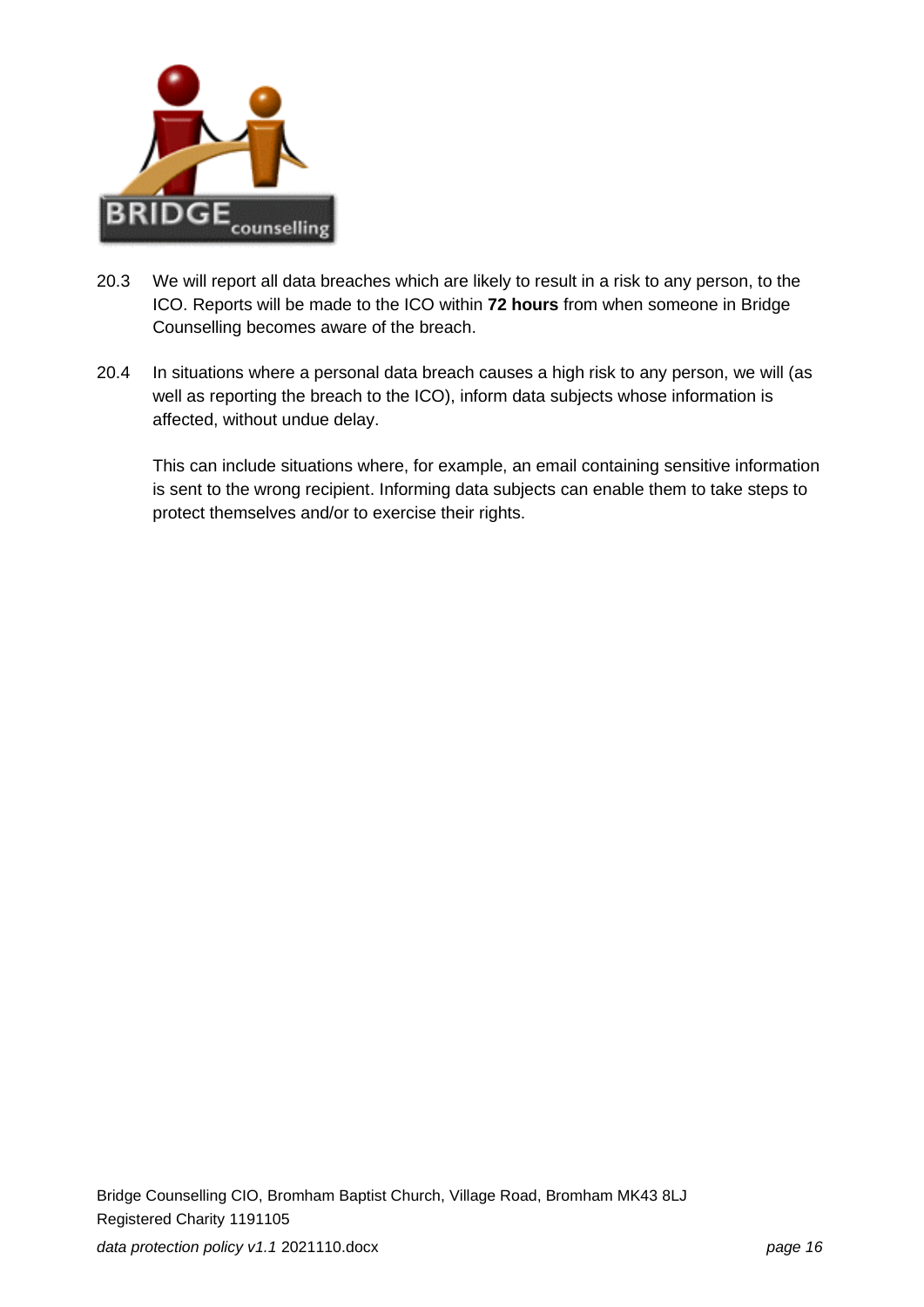

# **Schedule 1 – Definitions and useful terms**

The following terms are used throughout this policy and have their legal meaning as set out within the GDPR. The GDPR definitions are further explained below:

**Data controller** means any person, company, authority or other body who (or which) determines the means for processing personal data and the purposes for which it is processed. It does not matter if the decisions are made alone or jointly with others.

The data controller is responsible for the personal data which is processed and the way in which it is processed. We are the data controller of data which we process.

- **Data processors** include any individuals or organisations, which process personal data on our behalf and on our instructions e.g. an external organisation which provides secure waste disposal for us. This definition will include the data processors' own staff (note that staff of data processors may also be data subjects).
- **Data subjects** include all living individuals who we hold or otherwise process personal data about. A data subject does not need to be a UK national or resident. All data subjects have legal rights in relation to their personal information. Data subjects that we are likely to hold personal data about include:
	- a) the people we counsel;
	- b) our employees (and former employees);
	- c) consultants/individuals who are our contractors or employees working for them;
	- d) volunteers;
	- e) tenants;
	- f) trustees:
	- g) complainants;
	- h) supporters;
	- i) enquirers;
	- j) friends and family;
	- k) advisers and representatives of other organisations.

**ICO** means the Information Commissioners Office which is the UK's regulatory body responsible for ensuring that we comply with our legal data protection duties. The ICO produces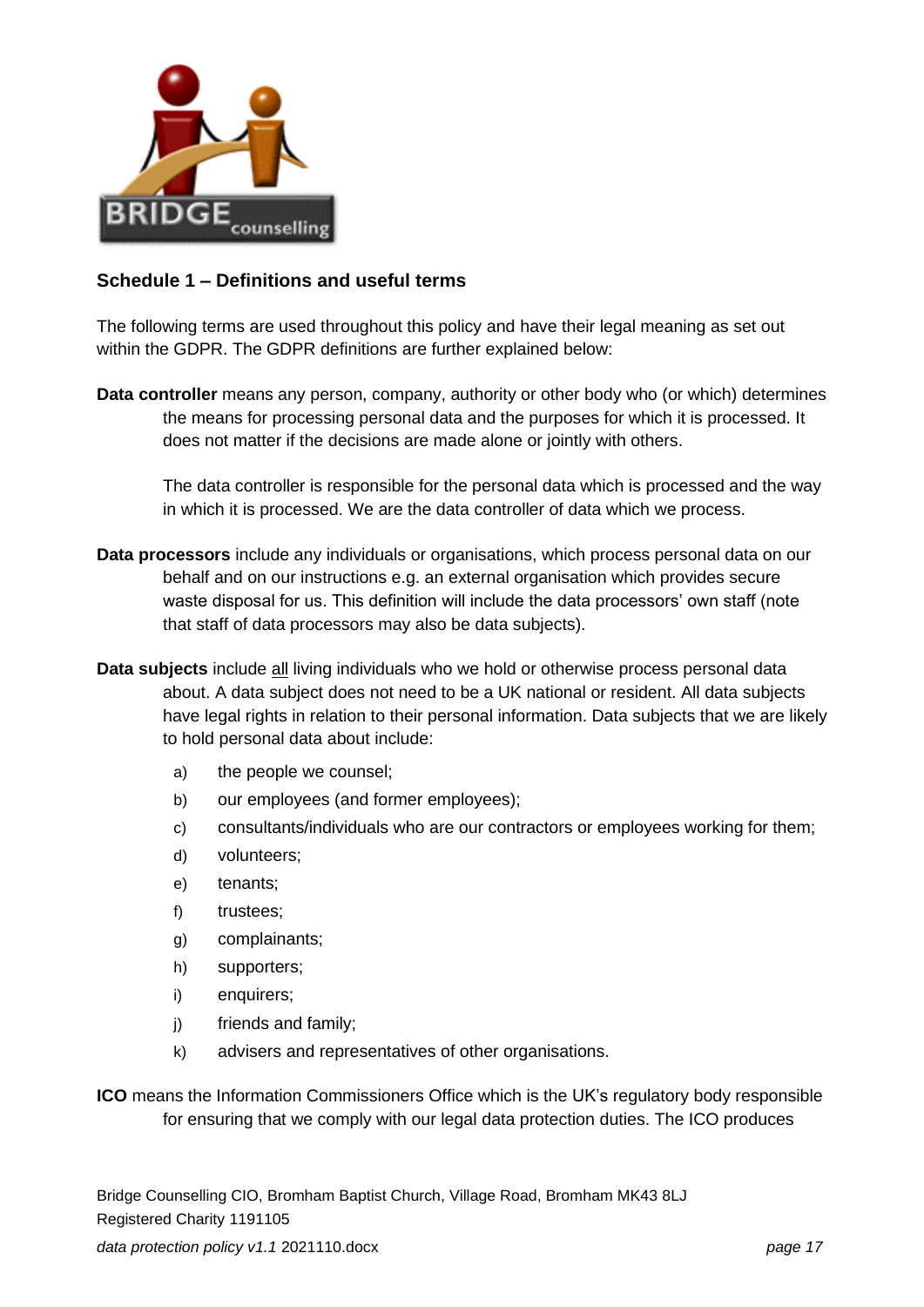

guidance on how to implement data protection law and can take regulatory action where a breach occurs.

**Personal data** means any information relating to a natural person (living person) who is either identified or is identifiable. A natural person must be an individual and cannot be a company or a public body. Representatives of companies or public bodies would, however, be natural persons.

Personal data is limited to information about living individuals and does not cover deceased people.

Personal data can be factual (for example, a name, address or date of birth) or it can be an opinion about that person, their actions and behaviour.

- **Privacy notice** means the information given to data subjects which explains how we process their data and for what purposes.
- **Processing** is very widely defined and includes any activity that involves the data. It includes obtaining, recording or holding the data, or carrying out any operation or set of operations on the data including organising, amending, retrieving, using, disclosing, erasing or destroying it. Processing can also include transferring personal data to third parties, listening to a recorded message (e.g. on voicemail) or viewing personal data on a screen or in a paper document which forms part of a structured filing system. Viewing of clear, moving or stills images of living individuals is also a processing activity.

**Special categories of data** (as identified in the GDPR) includes information about a person's:

- l) Racial or ethnic origin;
- m) Political opinions;
- n) Religious or similar (e.g. philosophical) beliefs;
- o) Trade union membership;
- p) Health (including physical and mental health, and the provision of health care services);
- q) Genetic data;
- r) Biometric data;
- s) Sexual life and sexual orientation.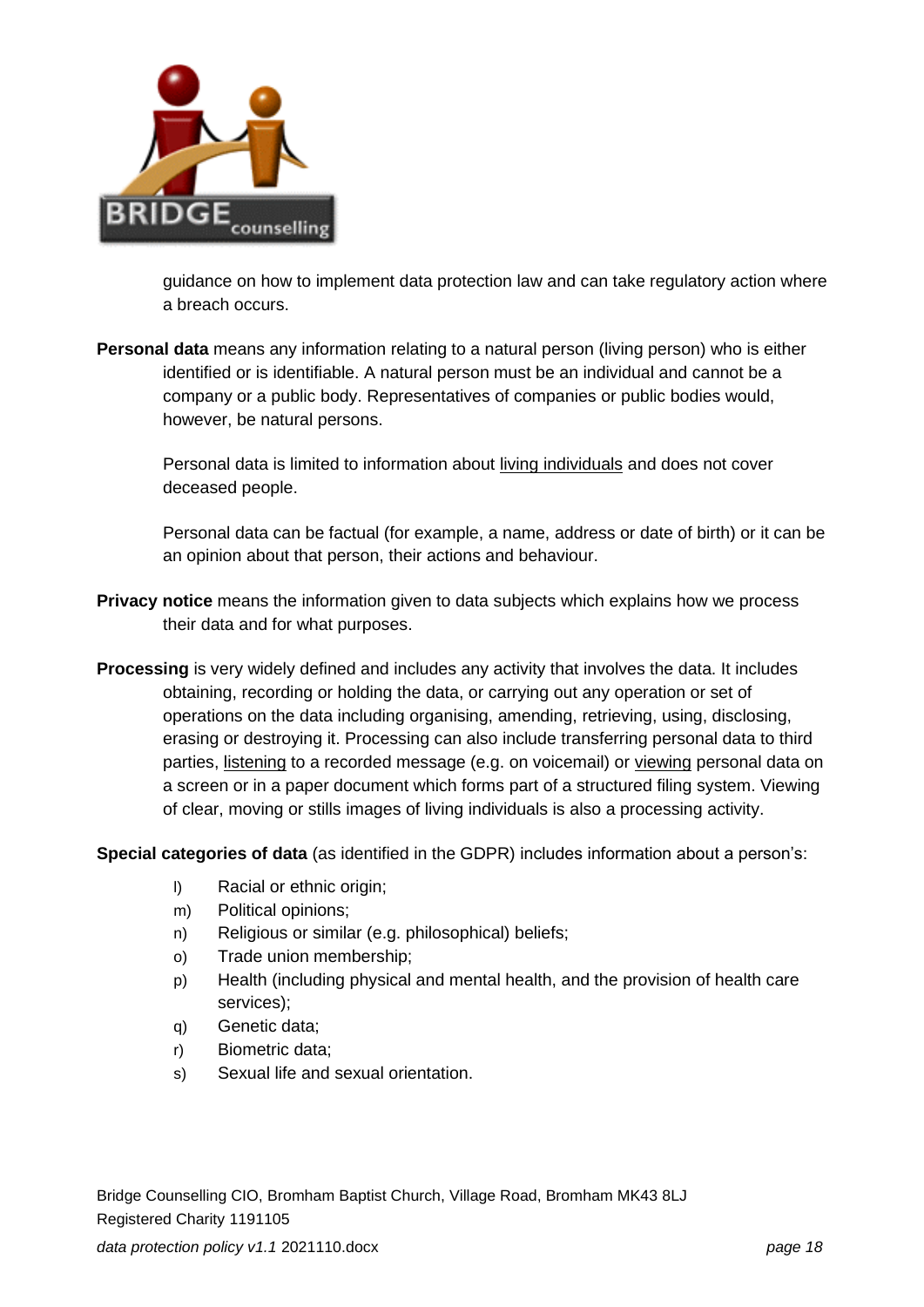

**Bridge Counselling Data Protection Trustee**: Jenny Hadley